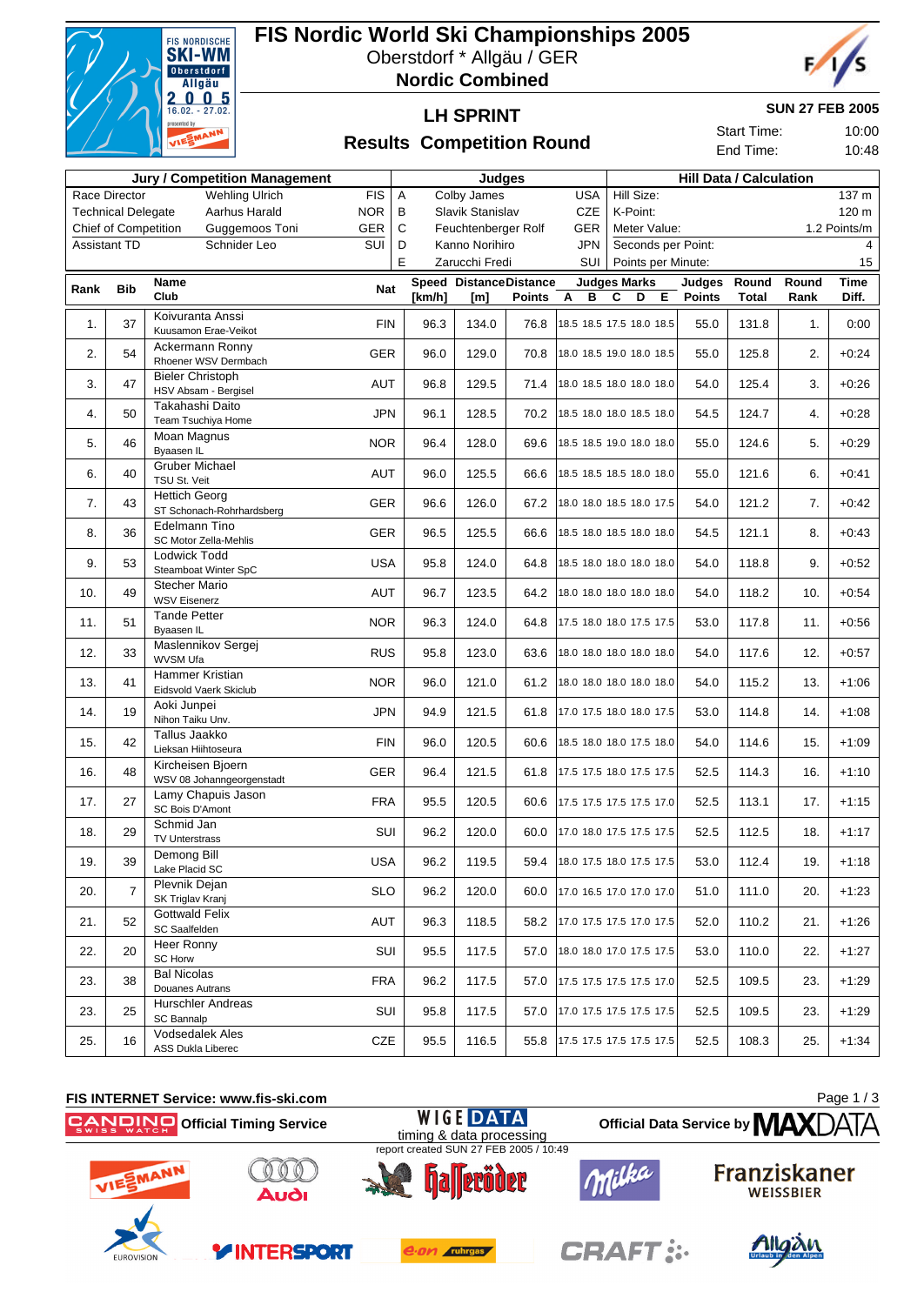

## **FIS Nordic World Ski Championships 2005**

Oberstdorf \* Allgäu / GER

**Nordic Combined**

# F

**LH SPRINT Results Competition Round** 

#### **SUN 27 FEB 2005**

Start Time: 10:00 End Time: 10:48

|      |                | Name                                             |            |        | <b>Speed DistanceDistance</b> |        | <b>Judges Marks</b>      | Judges        | Round        | Round | Time    |
|------|----------------|--------------------------------------------------|------------|--------|-------------------------------|--------|--------------------------|---------------|--------------|-------|---------|
| Rank | Bib            | Club                                             | Nat        | [km/h] | [m]                           | Points | в<br>C<br>D<br>E.<br>A   | <b>Points</b> | <b>Total</b> | Rank  | Diff.   |
| 26.  | 55             | <b>Manninen Hannu</b><br>Ounasvaaran Hiihtoseura | <b>FIN</b> | 96.2   | 116.0                         | 55.2   | 18.0 17.5 17.5 17.5 17.5 | 52.5          | 107.7        | 26.   | $+1:36$ |
| 26.  | 24             | Van Loan Carl<br>Andover Outing Club             | <b>USA</b> | 96.0   | 116.0                         | 55.2   | 17.5 17.5 17.5 17.5 17.5 | 52.5          | 107.7        | 26.   | $+1:36$ |
| 28.  | 32             | Rieder Ivan<br>SC Kandersteg                     | SUI        | 96.0   | 116.5                         | 55.8   | 17.0 17.0 17.0 17.0 17.5 | 51.0          | 106.8        | 28.   | $+1:40$ |
| 29.  | 44             | Rygl Ladislav<br><b>ASS Dukla Liberec</b>        | CZE        | 95.7   | 115.5                         | 54.6   | 17.5 17.0 17.0 17.0 17.5 | 51.5          | 106.1        | 29.   | $+1:43$ |
| 30.  | 14             | Voronin Konstantin<br>Moskau                     | <b>RUS</b> | 95.1   | 114.5                         | 53.4   | 17.5 16.5 17.5 17.5 17.0 | 52.0          | 105.4        | 30.   | $+1:46$ |
| 31.  | 30             | <b>Martinez Mathieu</b><br><b>GSN Geradmer</b>   | <b>FRA</b> | 95.7   | 114.5                         | 53.4   | 17.0 17.0 17.0 17.0 17.0 | 51.0          | 104.4        | 31.   | $+1:50$ |
| 32.  | 28             | Strobl Jochen<br>G.S. Fiamme Gialle              | ITA        | 95.9   | 114.0                         | 52.8   | 17.0 17.0 16.5 17.0 17.0 | 51.0          | 103.8        | 32.   | $+1:52$ |
| 33.  | 23             | <b>Churavy Pavel</b><br>ASS Dukla Liberec        | CZE        | 95.6   | 113.0                         | 51.6   | 17.0 17.5 17.0 17.0 17.5 | 51.5          | 103.1        | 33.   | $+1:55$ |
| 34.  | 31             | <b>Braaten Kenneth</b><br>Bossmo & Yttern        | <b>NOR</b> | 95.8   | 114.0                         | 52.8   | 16.5 17.0 16.0 16.5 17.0 | 50.0          | 102.8        | 34.   | $+1:56$ |
| 35.  | 22             | Roux Ludovic<br>Douanes les Contamines           | <b>FRA</b> | 94.7   | 112.5                         | 51.0   | 17.0 17.5 17.0 17.5 17.0 | 51.5          | 102.5        | 35.   | $+1:57$ |
| 36.  | 15             | Vtic Damjan<br>SD Zabrdje                        | <b>SLO</b> | 96.0   | 113.5                         | 52.2   | 17.0 16.5 16.5 16.5 17.0 | 50.0          | 102.2        | 36.   | $+1:58$ |
| 37.  | 26             | Hatakeyama Yosuke<br>Akita Xerox                 | <b>JPN</b> | 95.1   | 110.5                         | 48.6   | 17.5 17.0 17.0 17.5 17.0 | 51.5          | 100.1        | 37.   | $+2:07$ |
| 38.  | 18             | Michielli Giuseppe<br>G.S. Caleppio Vinil        | ITA        | 95.4   | 111.0                         | 49.2   | 16.5 17.0 16.5 17.0 17.0 | 50.5          | 99.7         | 38.   | $+2:08$ |
| 39.  | 6              | Obreza Anze<br><b>SSK Velenje</b>                | <b>SLO</b> | 95.4   | 111.0                         | 49.2   | 16.5 16.5 15.5 17.0 16.5 | 49.5          | 98.7         | 39.   | $+2:12$ |
| 40.  | 17             | <b>Slavik Tomas</b><br><b>ASS Dukla Liberec</b>  | CZE        | 95.4   | 109.5                         | 47.4   | 16.5 17.5 17.0 17.0 17.0 | 51.0          | 98.4         | 40.   | $+2:14$ |
| 41.  | 34             | Kuisma Antti<br>Lieksan Hiihtoseura              | <b>FIN</b> | 96.1   | 108.5                         | 46.2   | 17.0 17.0 17.0 16.5 17.0 | 51.0          | 97.2         | 41.   | $+2:18$ |
| 42.  | 35             | Kitamura Takashi<br>Tokyo Biso                   | <b>JPN</b> | 94.8   | 108.5                         | 46.2   | 16.5 16.5 16.0 16.5 16.5 | 49.5          | 95.7         | 42.   | $+2:24$ |
| 43.  | 10             | Psenko Michal<br><b>SKP Strbske Pleso</b>        | <b>SVK</b> | 95.6   | 105.5                         | 42.6   | 16.5 16.5 16.5 16.5 16.0 | 49.5          | 92.1         | 43.   | $+2:39$ |
| 43.  | 8              | Matveev Dmitri<br>Leningrad.Obl.                 | <b>RUS</b> | 95.3   | 105.5                         | 42.6   | 16.5 16.5 16.5 16.5 17.0 | 49.5          | 92.1         | 43.   | $+2:39$ |
| 45.  | 13             | Munari Daniele<br>G.S. Fiamme Gialle             | ITA        | 96.3   | 106.5                         | 43.8   | 16.0 16.0 16.0 16.5 16.0 | 48.0          | 91.8         | 45.   | $+2:40$ |
| 46.  | $\overline{4}$ | Sobolev Ivan<br>RSVSM Raubitschi                 | <b>BLR</b> | 94.8   | 105.5                         | 42.6   | 16.5 16.0 16.0 16.5 16.0 | 48.5          | 91.1         | 46.   | $+2:43$ |
| 47.  | 11             | Diatschuk Sergej<br>Nishnj Tagli                 | <b>RUS</b> | 95.3   | 106.5                         | 43.8   | 16.0 16.0 15.5 15.0 15.5 | 47.0          | 90.8         | 47.   | $+2:44$ |
| 48.  | 12             | Thompson Max<br>Altius Nordic SC                 | CAN        | 95.7   | 97.5                          | 33.0   | 15.0 15.5 15.5 15.5 16.0 | 46.5          | 79.5         | 48.   | $+3:29$ |
| 49.  | 9              | Pikkor Tambet<br>Nomme Ski Club                  | <b>EST</b> | 94.7   | 95.0                          | 30.0   | 16.5 16.0 16.0 16.5 16.5 | 49.0          | 79.0         | 49.   | $+3:31$ |
| 50.  | 5              | <b>Shumbarets Vitaliy</b><br>Ternopol            | <b>UKR</b> | 94.8   | 93.5                          | 28.2   | 16.0 15.5 15.5 16.0 15.5 | 47.0          | 75.2         | 50.   | $+3:46$ |
| 51.  | 3              | Kozlov Mykola<br>Ternopol                        | <b>UKR</b> | 93.8   | 93.0                          | 27.6   | 16.0 15.5 15.5 16.0 15.5 | 47.0          | 74.6         | 51.   | $+3:49$ |
| 52.  | $\overline{2}$ | Skakun Ilja<br>RSVSM Raubitschi                  | <b>BLR</b> | 95.5   | 93.0                          | 27.6   | 15.5 15.5 14.5 15.5 15.0 | 46.0          | 73.6         | 52.   | $+3:53$ |
| 53.  | $\mathbf{1}$   | Trachuk Volodymyr<br>Ternopol                    | <b>UKR</b> | 94.1   | 81.5                          | 13.8   | 14.0 13.5 14.5 13.5 14.0 | 41.5          | 55.3         | 53.   | +5:06   |